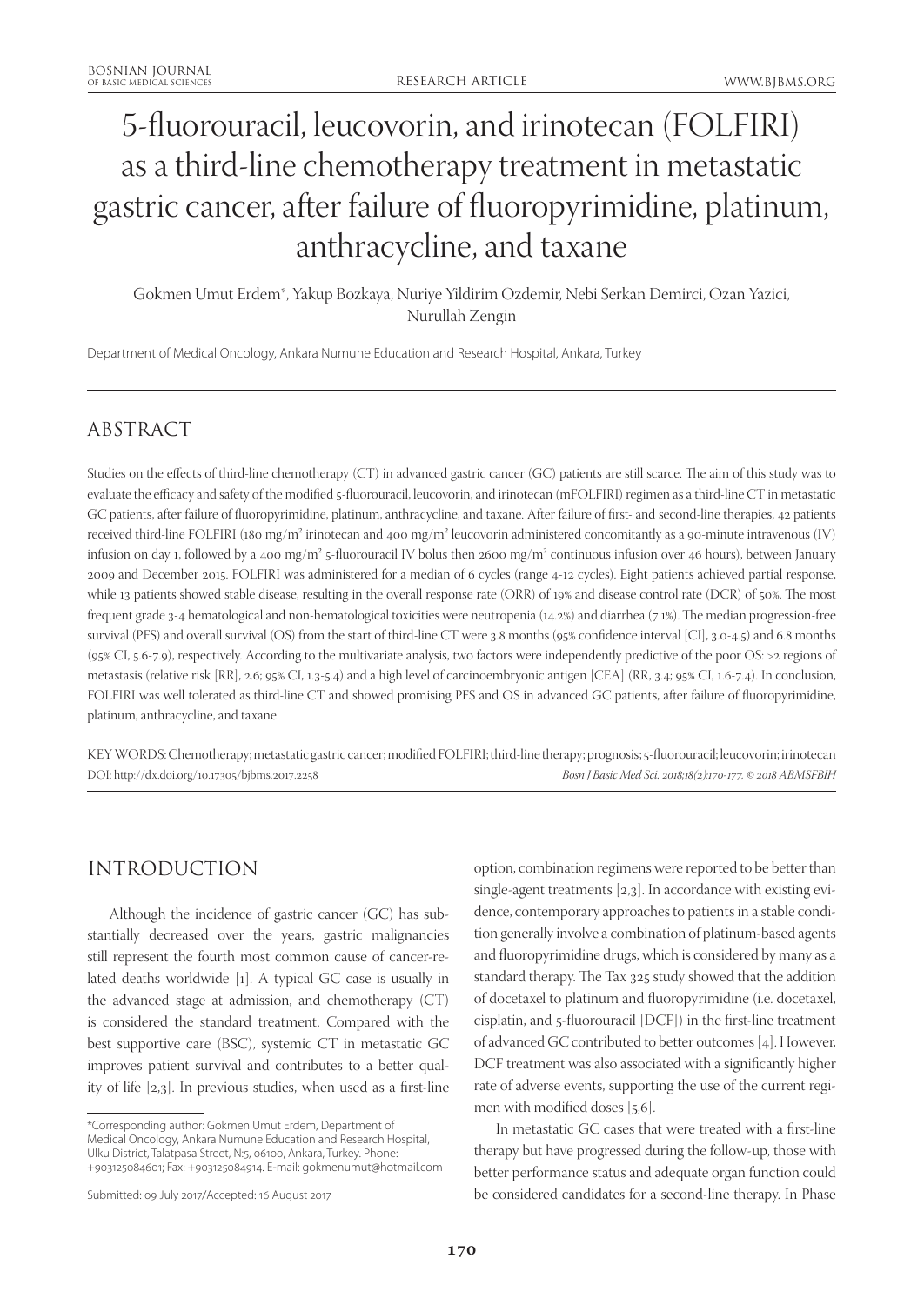3 studies, irinotecan and docetaxel CT resulted in a significantly higher improvement in the overall survival (OS) rate compared with BSC [7-9]. Another study reported similar efficacy of paclitaxel and irinotecan, but paclitaxel had a better adverse-event profile [10]. Recently, the efficacy of paclitaxel in combination with ramucirumab was shown in second-line treatment of patients with advanced GC [11].

In metastatic GC, 20% of patients are candidates for a third-line therapy, based on their performance or as a result of their preferences or expectations [12]. However, the related information is scarce and is mostly based on retrospective studies in which taxane and irinotecan were used either in combination or as monotherapies [13,14]. The FOLFIRI regimen is a combination of 5-fluorouracil, leucovorin and irinotecan, and can be used as a salvage CT regimen in metastatic GC, usually during the second-line treatment. The response rate to the second-line treatments in GC ranges between 10% and 29%, while the OS time ranges from 6.2 to 10.9 months [15-18]. Currently, there is no standardized third-line treatment for metastatic GC; therefore, FOLFIRI may be used as a third-line therapy in patients who have progressed after fluoropyrimidine, platinum, anthracycline, or taxane treatments. This study aimed to evaluate the efficacy and safety of the modified FOLFIRI (mFOLFIRI) regimen as a third-line CT in advanced GC.

## MATERIALS AND METHODS

#### Patient selection

In this study we retrospectively evaluated patients diagnosed with metastatic GC at the Ankara Numune Training and Research Hospital, who had been treated with first- and second-line therapies of fluorouracil, platinum, anthracycline or taxane, and after that with mFOLFIRI as a third-line treatment, between January 2009 and December 2015. Patients with GC or gastroesophageal junction adenocarcinoma, older than 18 years, who progressed after the second-line therapy as determined by radiology, had a performance status (PS) of 0-2 according to the Eastern Cooperative Oncology Group (ECOG) scale, showed no sign of metastasis in the central nervous system or any serious and uncontrolled concomitant medical condition, and who had adequate organ function were included in this retrospective analysis. The patients who were not treated with fluorouracil, platinum, anthracycline, or taxane as the first-line therapy or who were previously treated with irinotecan were excluded.

#### Treatment and toxicity assessment

The chemotherapeutics were given through ports placed into either the right or the left subclavian vein. Patients were

treated with mFOLFIRI consisting of 180 mg/m<sup>2</sup> irinotecan and 400 mg/m2 leucovorin (administered concomitantly as a 90-minute intravenous [IV] infusion on day 1), followed by a 400 mg/m<sup>2</sup> 5-fluorouracil IV bolus then 2600 mg/m<sup>2</sup> continuous infusion over 46 hours. Considering multiple previous CT regimens in the patients and possible low tolerance, the doses were reduced by up to 25%. The treatment was repeated every 2 weeks and continued until documented disease progression, unacceptable toxicity, or patient refusal. Modification and necessary postponement of drug administration were applied in accordance with hematological or non-hematological toxic effects during the CT cycles.

#### Evaluation of response and follow-up

Tolerability to treatment was evaluated by general examination, routine biochemistry, and hematologic workup at the beginning of each cycle. The response to therapy was determined by analyzing computerized tomography images after the second or third CT cycle. Tumor response was classified using the standard Response Evaluation Criteria in Solid Tumors (RECIST), version 1.1 [19]. Toxicity evaluations were performed based on the Common Terminology Criteria for Adverse Events (CTCAE) version 4.0 of the National Cancer Institute. The survival status of the patients was assessed from the hospital files and records of the Central Civil Registration System using the Turkish Republic Registration Number.

#### Statistical analysis

PASW Statistics for Windows, Version 18.0. (SPSS Inc., Chicago, IL, USA) was used for statistical analysis. Descriptive statistics were reported as percentage and median. Categorical variables were analyzed using the Chi-squared test or Fisher's exact test. A value of  $p < 0.05$  was considered statistically significant. Survival analysis was performed according to the Kaplan-Meier method. The factors identified in the univariate analysis were entered into the Cox regression analysis with backward selection to determine independent predictors of survival. Progression-free survival (PFS) was defined as the time interval from the 1<sup>st</sup> day of FOLFIRI therapy to the date of objective tumor progression or death due to any cause, whichever occurred first. OS was defined as the time interval from the 1<sup>st</sup> day of FOLFIRI therapy to the time of death for any reason or the date of the last follow-up.

## RESULTS

#### Patient characteristics

A total of 42 patients were included in this study. Their baseline characteristics are shown in Table 1. The median age of patients was 54 years (range 27-70 years), and the majority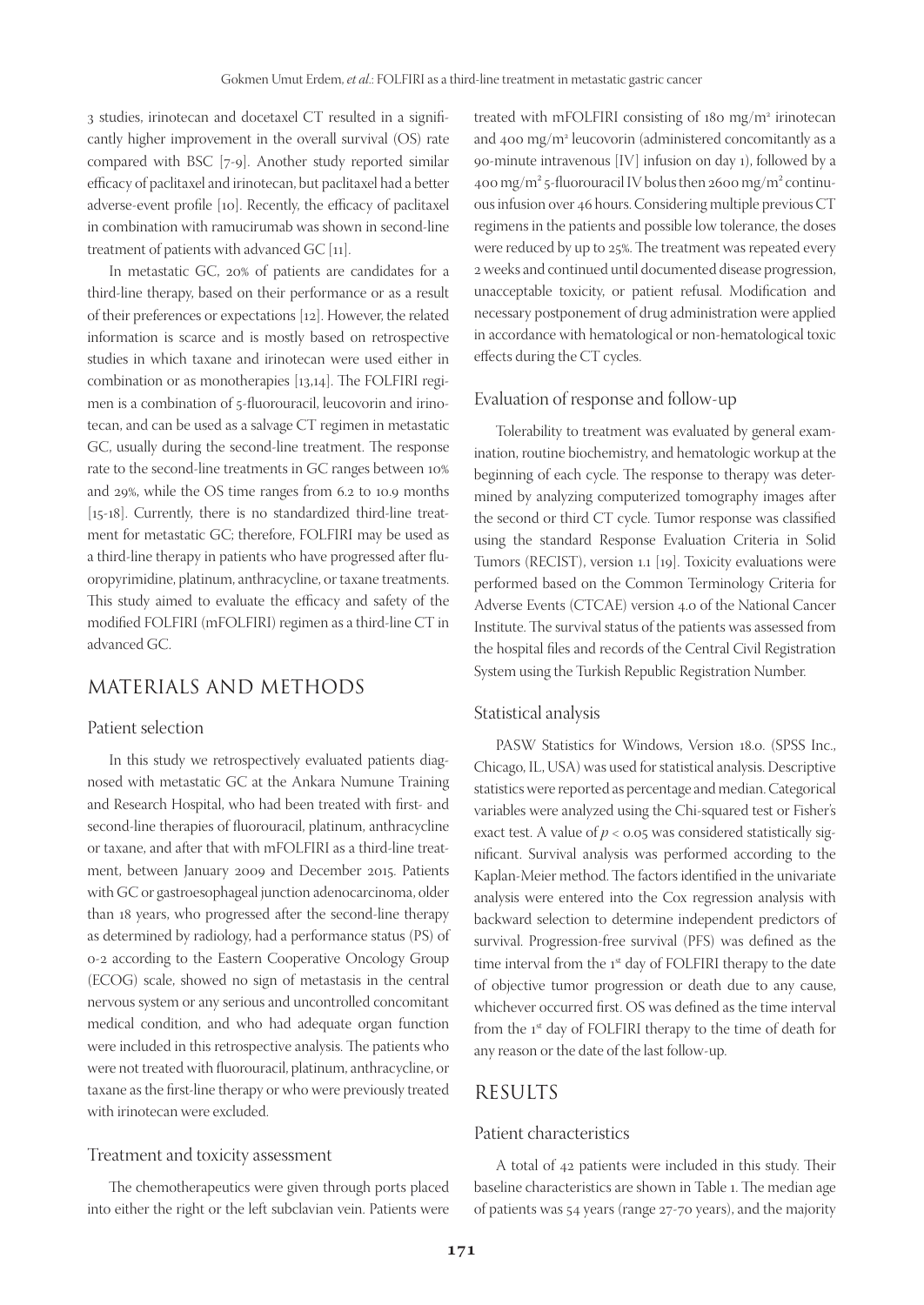of the patients were male (76.2%). With regard to histological types and tumor localization, 66.7% of patients had poorly differentiated/signet ring cell type of GC and in 52.4% of patients the cancer was localized at the level of the cardia or fundus. The ECOG PS was 0 in 6/42 patients (14.3%), 1 in 28/42 (66.7%), and 2 in 8/42 patients (19.0%). Out of 9 patients that underwent curative surgery, 6 received adjuvant CT or chemoradiotherapy. The most common site of metastasis were the intra-abdominal distant lymph nodes (66.7%), followed by the liver (52.4%) and the peritoneum (45.2%). In addition, 35.7% of patients had metastasis in more than two sites.

As the first-line therapy, 40/42 patients (95%) were treated with modified DCF, 1 (2.5%) was treated with capecitabine, and 1 (2.5%) with 5-fluorouracil and folinic acid (FUFA). For the second-line therapy, 34/42 patients (81%) were treated with epirubicin, oxaliplatin, and capecitabine (EOX), 6 (14%) were treated with capecitabine/5-fluorouracil and oxaliplatin (CAPOX/FOLFOX), and 2 (5%) were treated with modified DCF. The overall response rate (ORR) and disease control rate (DCR) for the first-line therapy were 45% and 83%, respectively. For the second-line therapy, the ORR and DCR were 43% and 62%, respectively. The median PFS was 6.7 months (95% confidence interval [CI]: 5.1-8.3 months) during the first-line CT and 5.6 months (95% CI: 4.8-6.4 months) during the second-line CT. The median duration from the first- to third-line CT was 11.8 months (range 4.5-33.8 months).

#### Treatment administration and toxicity

Three hundred and twenty cycles of mFOLFIRI were administered with a median of 6 doses (range 4-12 doses). Grade 3-4 hematologic and non-hematologic toxicities are summarized in Table 2. Treatment delay was recorded in  $10/42$  patients (23.8%) due to toxicity, and  $6/10$  (14.3%) required a dose reduction of either irinotecan or 5-fluorouracil. The most common grade 3-4 hematologic and non-hematologic toxicities were neutropenia (14.2%) and diarrhea (7.1%). One patient (2.4%) had febrile neutropenia. A total of 4 patients (9.5%) required secondary granulocyte colony-stimulating factor prophylaxis.

#### Response and survival

Out of 42 patients, 8 responded partially while 13 remained stable, resulting in an ORR of 19% and a DCR of 50%. At the time of the analysis, all patients had progressive disease and 38 patients (90.5%) had died. The median duration of follow-up was 6.6 months (range: 2.1-18.1 months). The median PFS and OS from the start of the third-line CT were 3.8 months (95 % CI: 3.0-4.5 months) and 6.8 months (95 % CI: 5.6-7.9 months), respectively (Figures 1 and 2).

**TABLE 1.** Demographic characteristics of patients with metastatic gastric cancer

| Characteristics                        | $N=42$ (%) |
|----------------------------------------|------------|
| Age (years), median (range)            | 54 (27-70) |
| Gender                                 |            |
| Female                                 | 10(23.8)   |
| Male                                   | 32 (76.2)  |
| ECOG performance status                |            |
| 0                                      | 6 (14.3)   |
| 1                                      | 28 (66.7)  |
| $\overline{2}$                         | 8 (19.0)   |
| Weight loss*                           | 10(23.8)   |
| Comorbidity                            | 12 (28.6)  |
| Histological differentiation           |            |
| Well/moderately differentiated         | 8 (19.0)   |
| Poorly differentiated/signet ring cell | 28 (66.7)  |
| Unknown                                | 6(14.3)    |
| Tumor location                         |            |
| Fundus-cardia                          | 22(52.4)   |
| Corpus                                 | 11 (26.2)  |
| Antrum                                 | 9(21.4)    |
| $CEA (ng/mL)*$                         |            |
| Normal                                 | 15(35.7)   |
| High                                   | 27 (64.3)  |
| CA19-9 (U/mL)*                         |            |
| Normal                                 | 22(52.4)   |
| High                                   | 20 (47.6)  |
| Hemoglobin (g/dL)                      |            |
| $\leq 10$                              | 11(26.2)   |
| >10                                    | 31 (73.8)  |
| Number of metastatic sites             |            |
| 1                                      | 2 (4.8)    |
| 2                                      | 25(59.5)   |
| >3                                     | 15(35.7)   |
| Site of metastasis                     |            |
| Liver                                  | 22(52.4)   |
| Peritoneum                             | 19(45.2)   |
| Intra-abdominal distant LAP            | 28 (66.7)  |
| Lung                                   | 8 (19.0)   |
| Mediastinal LAP                        | 7(16.7)    |
| Bone                                   | 8(19.0)    |
| Ovary                                  | 5(11.9)    |
| First-line CT                          |            |
| mDCF                                   | 40(95.0)   |
| Capecitabine                           | 1(2.5)     |
| <b>FUFA</b>                            |            |
| Second-line CT                         | 1(2.5)     |
| <b>EOX</b>                             |            |
|                                        | 34(81.0)   |
| CAPOX/FOLFOX                           | 6(14.0)    |
| mDCF                                   | 2(5.0)     |

\*Before third-line therapy, CAPOX/FOLFOX: Capecitabine/5-fluoroura cil-oxaliplatin; CEA: Carcinoembryonic antigen; CA19-9: Carbohydrate antigen 19-9; CT: Chemotherapy; ECOG: Eastern Cooperative Oncology Group; EOX: Epirubicin-oxaliplatin-capecitabine; FUFA: 5-fluorouracil-folinic acid; LAP: Lymphadenopathy; mDCF: Modified docetaxel-cisplatin-5-fluorouracil

#### Prognostic factors

Prognostic factors that affect OS and PFS were determined using univariate and multivariate analyses. The factors associated significantly with a better OS in the univariate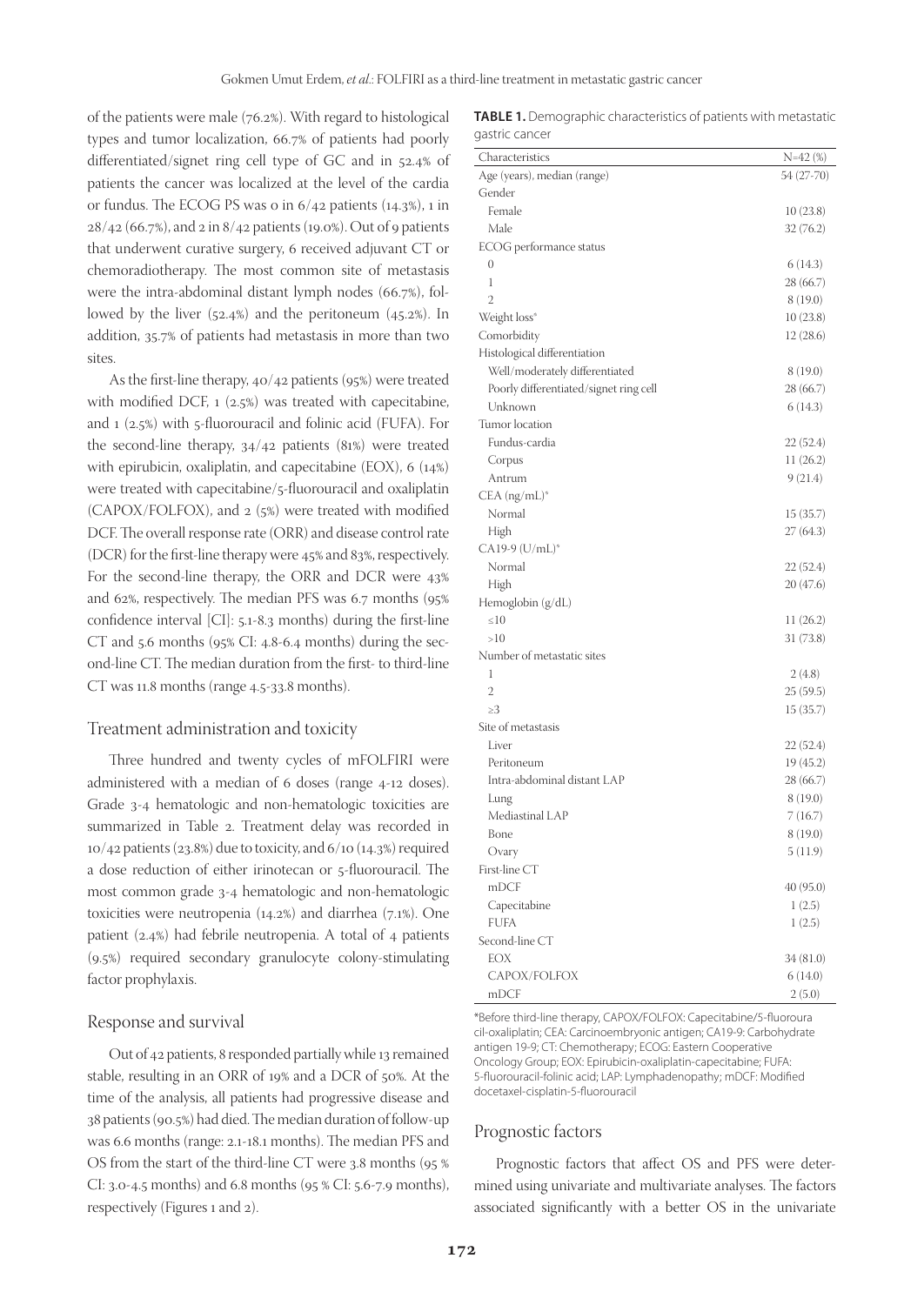

**FIGURE 1.** Kaplan-Meier curve of overall survival (OS) in patients with metastatic gastric cancer. The median OS from the start of the third-line chemotherapy was 6.8 months (95 % CI: 5.6-7.9 months).



**FIGURE 2.** Kaplan-Meier curve of progression-free survival (PFS) in patients with metastatic gastric cancer. The median PFS from the start of the third-line chemotherapy was 3.8 months (95 % CI: 3.0-4.5 months).

analysis were: hemoglobin level >10 g/dL, number of metastatic sites ≤2, serum carcinoembryonic antigen (CEA) level within normal limits (0-5 ng/mL), ECOG performance score between 0 and 1, and age <60 years. However, in the multivariate analysis, only two parameters were associated with a significantly higher OS: number of metastatic sites ≤2 and serum CEA level within normal limits [0-5 ng/mL] (Table 3). The univariate analysis revealed that factors associated with a significantly better PFS were: age <60 years, number of

**TABLE 2.** Grade 3 or 4 toxicity in patients with metastatic gastric cancer treated with modified 5-fluorouracil, leucovorin, and irinotecan (mFOLFIRI)

| Adverse events      | n(%)     |
|---------------------|----------|
| Dose reduction      | 6(14.3)  |
| Course delay        | 10(23.8) |
| Grade 3-4 toxicity  |          |
| Neutropenia         | 6(14.3)  |
| Anemia              | 3(7.1)   |
| Thrombocytopenia    | 1(2.4)   |
| Nausea and vomiting | 2(4.8)   |
| <b>Mucositis</b>    | 1(2.4)   |
| Diarrhea            | 3(7.1)   |
| Febrile neutropenia | 1(2.4)   |

metastatic sites ≤2, and serum CEA level within normal limits (0-5 ng/mL). As a prognostic factor, female sex showed a tendency toward statistical significance  $(p = 0.09)$ . The multivariate analysis revealed that the following 3 factors were independently associated with a higher PFS: number of metastatic sites  $\leq$ 2, serum CEA level within normal limits (0-5 ng/mL), and female gender (Table 4).

# DISCUSSION

In metastatic GC cases, first- and second-line CT were associated with a better OS compared to BSC [7]. However, more data is required to conclude that third-line CT is also superior to BSC in terms of OS. Despite this gray area, in previous studies, 18.1-34.6% of patients with GC were introduced to a third-line CT regimen [12,20,21]. Those studies were mostly conducted in the countries of the Far East, in which gastric malignancies are more common. Monotherapies of fluorouracil, platinum agents, taxanes, irinotecan, and anthracyclines or various combination regimens were reported to be efficient in cases of advanced-stage GC [22]. Since previous studies did not identify a specific treatment to be better than any other, currently, there is no standardized first-, second- or third-line regimen for GC. In previous studies, FOLFIRI was usually started as the first- or second-line CT  $[15,16,23,24]$ , and only a handful of studies used FOLFIRI as the third-line regimen [13,25]. In those studies, fluorouracil, platinum agents, taxanes, and capecitabine were used in the first- and second-line treatments. Unique to our study is that we included anthracycline in the combination therapies during the second-line treatment.

With respect to the third-line therapies, monotherapies of paclitaxel, docetaxel, and irinotecan and FOLFIRI were the regimens of choice in previous studies. The PFS ranged between 1.9 and 3.5 months, whereas the OS ranged between 3.6 and 7.5 months. The ORR and DRR were 3.0-23.2% and 22.0-65.9%, respectively [13,21,25-30]. The most comprehensive study in which FOLFIRI was used as a third-line treatment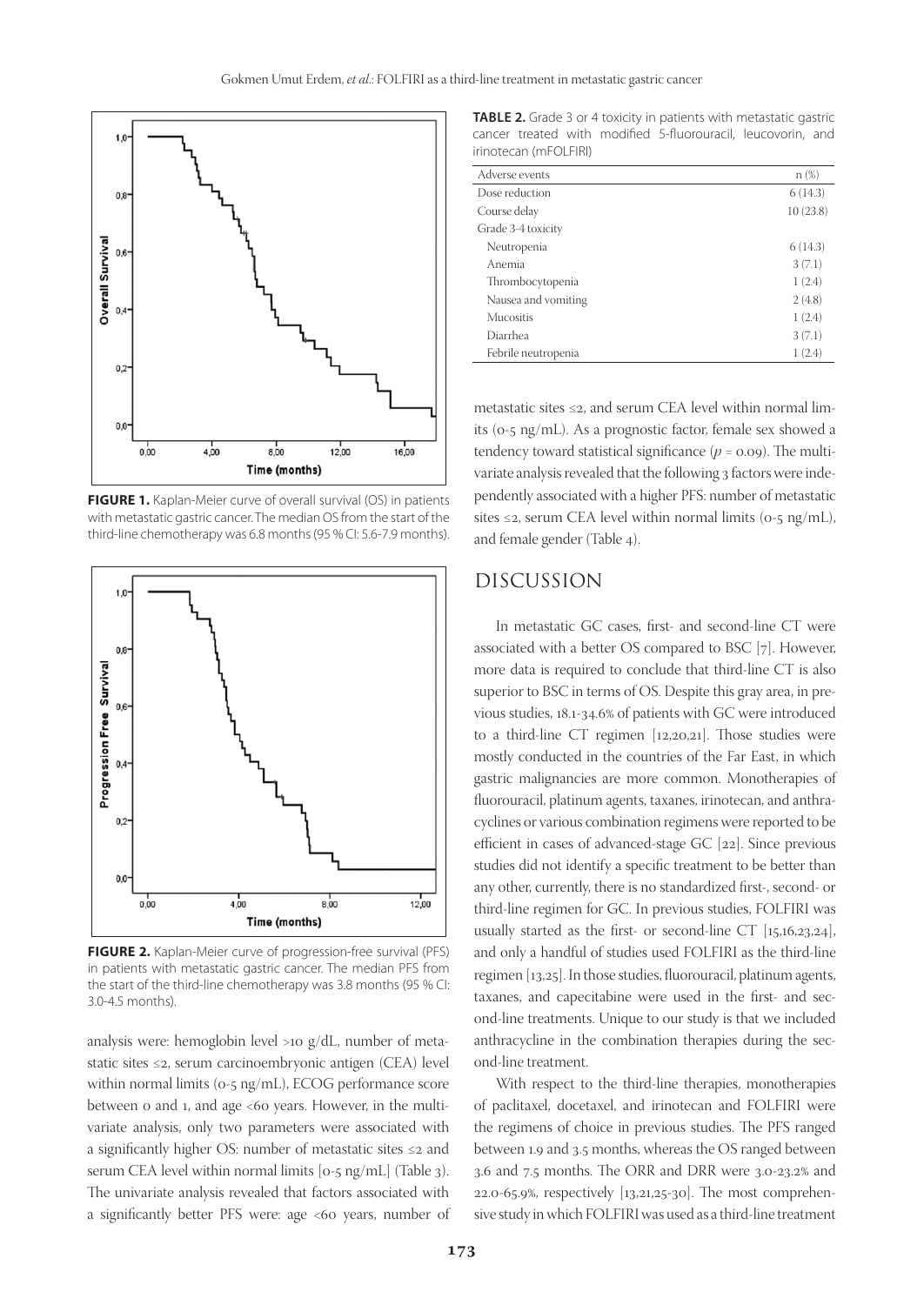|  | <b>TABLE 3.</b> Univariate and multivariate analysis of OS in patients with metastatic gastric cancer |
|--|-------------------------------------------------------------------------------------------------------|
|--|-------------------------------------------------------------------------------------------------------|

| Characteristics                           | Number of patients N (%) | Univariate analysis<br>of OS | p value (univariate) | Multivariate analysis                 |
|-------------------------------------------|--------------------------|------------------------------|----------------------|---------------------------------------|
| Age (years)                               |                          |                              |                      |                                       |
| <60                                       | 29(69.0)                 | 7.6                          |                      |                                       |
| $\geq 60$                                 | 13(31.0)                 | 6.5                          | 0.04                 | p=0.26, HR: 1.5, 95% CI: 0.723-3.250  |
| Gender                                    |                          |                              |                      |                                       |
| Female                                    | 10(23.8)                 | 10.3                         |                      |                                       |
| Male                                      | 32(76.2)                 | 6.6                          | 0.21                 |                                       |
| ECOG performance status                   |                          |                              |                      |                                       |
| $0-1$                                     | 34(80.1)                 | 7.6                          |                      |                                       |
| $\overline{2}$                            | 8(19.9)                  | 5.3                          | 0.04                 | p=0.09, HR: 2.0, 95% CI: 0.873-4.823  |
| Weight loss                               |                          |                              |                      |                                       |
| Yes                                       | 10(23.8)                 | 6.6                          |                      |                                       |
| No                                        | 32(76.2)                 | 6.8                          | 0.88                 |                                       |
| Histological differentiation              |                          |                              |                      |                                       |
| Well/moderately<br>differentiated         | 8(22.2)                  | 6.8                          |                      |                                       |
| Poorly differentiated/signet<br>ring cell | 28 (77.8)                | $7.2\,$                      | 0.22                 |                                       |
| Comorbidity                               |                          |                              |                      |                                       |
| Yes                                       | 12(28.6)                 | 6.5                          |                      |                                       |
| No                                        | 30(71.4)                 | 6.8                          | 0.62                 |                                       |
| Tumor location                            |                          |                              |                      |                                       |
| Fundus-cardia                             | 22(52.4)                 | 6.6                          |                      |                                       |
| Corpus                                    | 11(26.2)                 | 6.2                          |                      |                                       |
| Antrum                                    | 9(21.4)                  | 10.3                         | 0.20                 |                                       |
| CEA (ng/mL)                               |                          |                              |                      |                                       |
| Normal                                    | 15(35.7)                 | 11.4                         |                      |                                       |
| High                                      | 27(64.3)                 | 6.2                          | 0.003                | p=0.001, HR: 3.4, 95% CI: 1.613-7.468 |
| CA19-9 (U/mL)                             |                          |                              |                      |                                       |
| Normal                                    | 22(52.4)                 | 7.7                          |                      |                                       |
| High                                      | 20(47.6)                 | 6.6                          | 0.34                 |                                       |
| Hemoglobin (g/dL)                         |                          |                              |                      |                                       |
| $\leq 10$                                 | 11(26.2)                 | 5.8                          |                      |                                       |
| >10                                       | 31 (73.8)                | 7.7                          | 0.02                 | p=0.95, HR: 1.0, 95% CI: 0.392-2.712  |
| Number of metastatic sites                |                          |                              |                      |                                       |
| $\leq$ 2                                  | 27(64.3)                 | $7.6\,$                      |                      |                                       |
| >2                                        | 15(35.7)                 | 5.8                          | 0.02                 | p=0.007, HR: 2.6, 95% CI: 1.314-5.486 |
| Time from first-line to third-line CT     |                          |                              |                      |                                       |
| $\geq$ 11.8 months                        | 22(52.4)                 | 6.8                          | 0.88                 |                                       |
| < 11.8                                    | 20(47.6)                 | 6.7                          |                      |                                       |

CEA: Carcinoembryonic antigen; CA19-9: Carbohydrate antigen 19-9; CT: Chemotherapy; ECOG: Eastern Cooperative Oncology Group; OS: Overall survival

in 158 patients with GC, was described by Kang et al. [13]. In that study, patients of Asian origin had a median PFS and OS of 2.1 and 5.6 months, respectively, and the ORR was 9.6%. In an Italian study, using FOLFIRI as a third-line treatment Pasquini et al. reported PFS and OS of 3.3 and 7.5 months, respectively, whereas the ORR was 6% [25]. Similarly as in previous studies, here we reported a median PFS of 3.8 months, median OS of 6.8 months, and ORR of 19%. The fact that our PFS and OS were higher than those described by Kang et al. [13] may be due to racial differences or because two different FOLFIRI regimens were used in their study (FOLFIRI-1 regimen [irinotecan (180 mg/m2 in a 2-hour infusion) on day 1, and then leucovorin (200 mg/m<sup>2</sup> in a 2-hour infusion) and 5-FU (a 400 mg/m<sup>2</sup> bolus, followed by 600 mg/m<sup>2</sup> in a 22-hour continuous infusion) on days 1 and 2] was used in 70% of patients; FOLFIRI-2 regimen [irinotecan (180 mg/m2 in a 2-hour infusion) on day 1, and then leucovorin (400 mg/m<sup>2</sup> in a 2-hour infusion) and 5-FU (a 400 mg/m<sup>2</sup> bolus, followed by  $2400 \text{ mg/m}^2$  in a 46-hour continuous infusion) on day 1] was used in 30% of patients).

In this study, the most common grade 3-4 hematologic and non-hematologic toxicities associated with the therapy were neutropenia (14.2%) and diarrhea (7.1%), respectively. There was only one patient who had febrile neutropenia (2.4%). The incidence of adverse events was consistent with the previous studies (neutropenia 6.0-36.8% and diarrhea 1.3- 9.0%). Moreover, the rate of febrile neutropenia reported here was also similar as in the previous studies (1.3-12%) [13,25,30].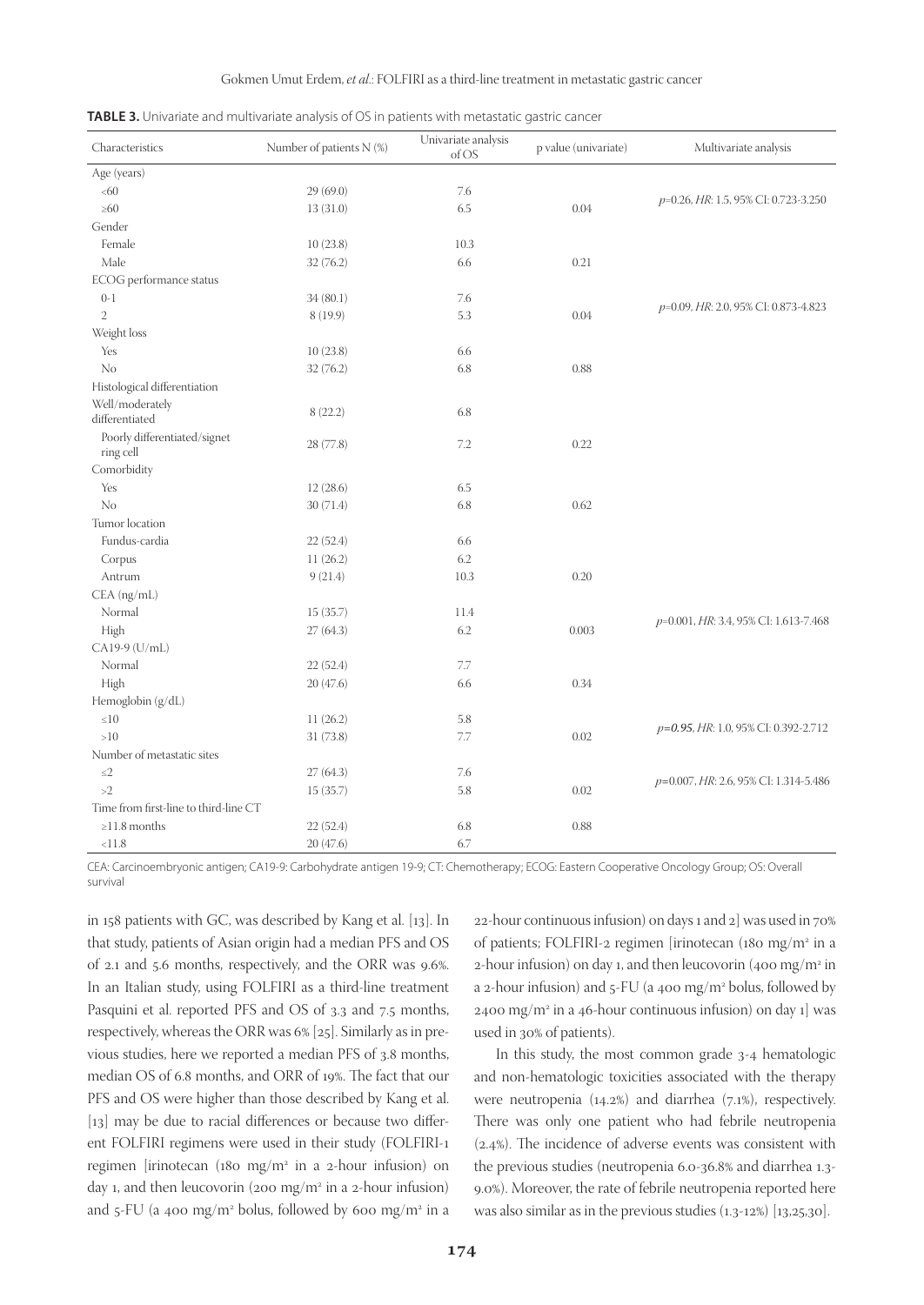|  |  | <b>TABLE 4.</b> Univariate and multivariate analysis of PFS in patients with metastatic gastric cancer |
|--|--|--------------------------------------------------------------------------------------------------------|
|  |  |                                                                                                        |

| Characteristics                            | Number of patients N (%) | Univariate analysis of PFS | p value (univariate) | Multivariate analysis                 |
|--------------------------------------------|--------------------------|----------------------------|----------------------|---------------------------------------|
| Age (years)                                |                          |                            |                      |                                       |
| <60                                        | 29(69.0)                 | 4.5                        |                      |                                       |
| $\geq 60$                                  | 13(31.0)                 | 3.1                        | 0.008                | p=0.15, HR: 1.7, 95% CI: 0.816-3.789  |
| Gender                                     |                          |                            |                      |                                       |
| Female                                     | 10(23.8)                 | 6.9                        |                      |                                       |
| Male                                       | 32(76.2)                 | 3.4                        | 0.09                 | p=0.01, HR: 2.8, 95% CI: 1.216-6.536  |
| ECOG performance status                    |                          |                            |                      |                                       |
| $0-1$                                      | 34(80.1)                 | 3.8                        |                      |                                       |
| $\overline{2}$                             | 8(19.9)                  | 3.6                        | 0.11                 |                                       |
| Weight loss                                |                          |                            |                      |                                       |
| Yes                                        | 10(23.8)                 | 3.4                        |                      |                                       |
| No                                         | 32(76.2)                 | 3.8                        | 0.73                 |                                       |
| Histological type                          |                          |                            |                      |                                       |
| Well/moderately<br>differentiated          | 8(22.2)                  | 3.6                        |                      |                                       |
| Poorly differentiated/<br>signet ring cell | 28 (77.8)                | 4.0                        | 0.64                 |                                       |
| Cigarette smoking                          |                          |                            |                      |                                       |
| Yes                                        | 27(64.3)                 | 5.6                        |                      |                                       |
| No                                         | 15(35.7)                 | 3.5                        | 0.11                 |                                       |
| Comorbidity                                |                          |                            |                      |                                       |
| Yes                                        | 12(28.6)                 | 3.8                        |                      |                                       |
| No                                         | 30(71.4)                 | 3.4                        | 0.95                 |                                       |
| Tumor location                             |                          |                            |                      |                                       |
| Fundus-cardia                              | 22(52.4)                 | 3.4                        |                      |                                       |
| Corpus                                     | 11(26.2)                 | 4.2                        |                      |                                       |
| Antrum                                     | 9(21.4)                  | 5.6                        | 0.22                 |                                       |
| CEA (ng/mL)                                |                          |                            |                      |                                       |
| Normal                                     | 15(35.7)                 | 6.7                        |                      |                                       |
| High                                       | 27(64.3)                 | 3.5                        | 0.01                 | p=0.009, HR: 2.6, 95% CI: 1.278-5.386 |
| CA19-9 (U/mL)                              |                          |                            |                      |                                       |
| Normal                                     | 22(52.4)                 | 3.8                        |                      |                                       |
| High                                       | 20(47.6)                 | 4.0                        | 0.43                 |                                       |
| Hemoglobin (g/dL)                          |                          |                            |                      |                                       |
| ${\leq}10$                                 | 11(26.2)                 | 3.8                        |                      |                                       |
| >10                                        | 31(73.8)                 | 4.2                        | 0.13                 |                                       |
| Number of metastatic sites                 |                          |                            |                      |                                       |
| $\leq\!\!2$                                | 27(64.3)                 | 4.5                        |                      |                                       |
| >2                                         | 15(35.7)                 | 3.3                        | 0.03                 | p=0.008, HR: 2.6, 95% CI: 1.291-5.378 |
| Time from first-line to third-line CT      |                          |                            |                      |                                       |
| $\geq$ 11.8 months                         | 22 (52.4)                | 4.0                        | 0.16                 |                                       |
| < 11.8                                     | 20(47.6)                 | 3.6                        |                      |                                       |

CEA: Carcinoembryonic antigen; CA19-9: Carbohydrate antigen 19-9; CT: Chemotherapy; ECOG: Eastern Cooperative Oncology Group; PFS: Progression-free survival

The reason why toxic events were somewhat rare despite the use of the third-line regimens may be due to the retrospective nature of our and previous studies. We also reduced the dose by up to 25%. Patients with ECOG scores of 0-1 and with higher tolerance levels may experience less toxicity. Considering that aggressive chemotherapies had previously been used for this purpose, mFOLFIRI with relatively tolerable toxicity, can be used safely and efficiently as a third-line treatment in a selective population.

Prognostic factors associated with worse survival rates were reported for third-line CT. Kang et al. [13] showed that poor performance scores (ECOG ≥2), an increased number of metastatic organs  $(\geq 3)$ , and a short duration between first- and third-line CT (10.9 months) were negative prognostic factors of OS [13]. Another clinical trial demonstrated that a poor performance score (ECOG ≥2), low serum albumin (<4.0 g/dL), poor histologic type, and a shorter duration of second-line CT (<2.7 months) were related to poor survival outcomes [21]. In a similar manner, we reported that the number of metastatic sites ≥3 was an independent prognostic factor of PFS and OS in both univariate and multivariate analysis. Although the ECOG performance score of 2 was predictive of OS in the univariate analysis, the correlation was not significant in the multivariate analysis. This association may not have reached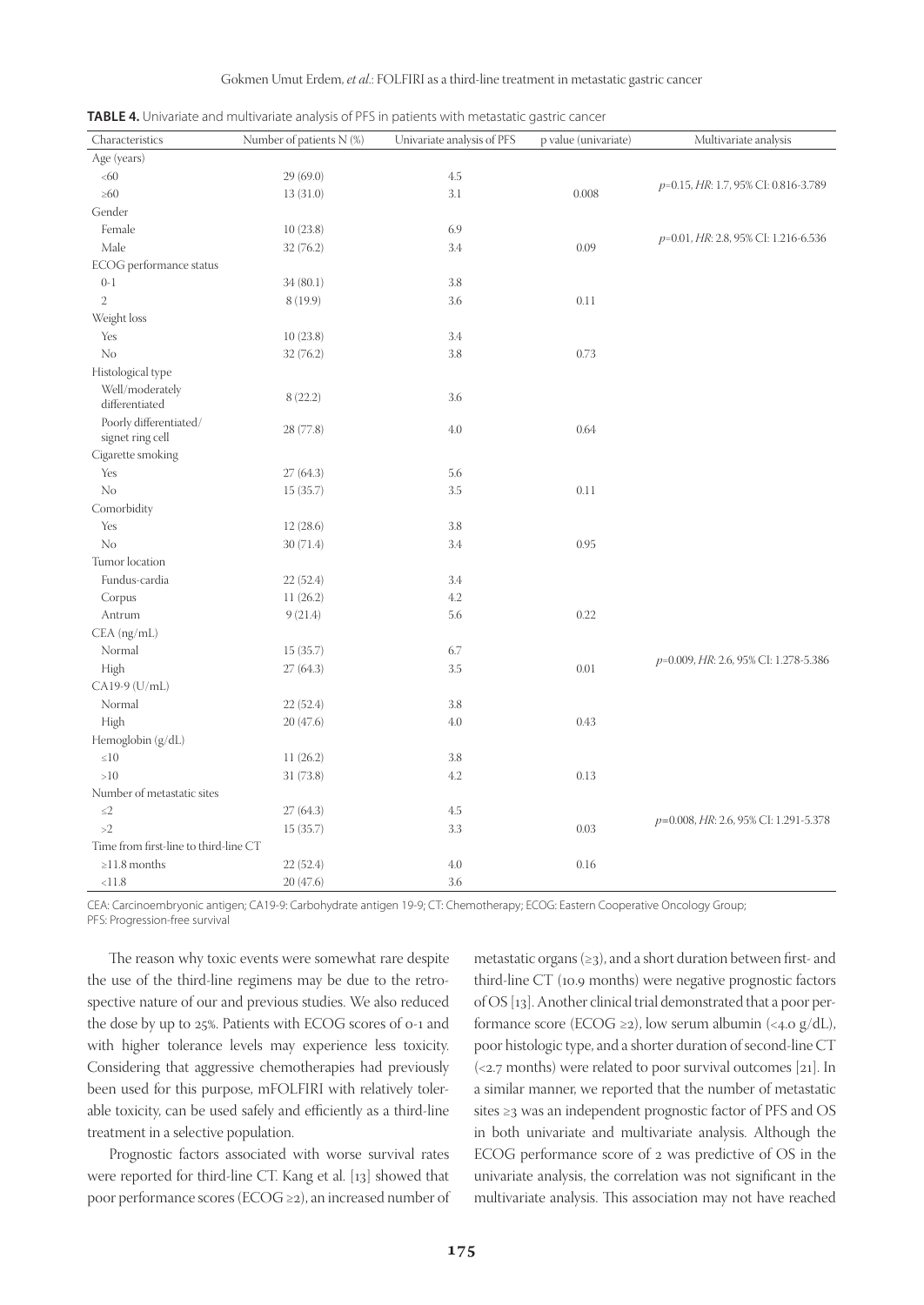statistical significance due to the limited number of patients we included. The serum CEA level, as a prognostic factor, has been assessed in first- and second-line therapies [31,32]. Our univariate and multivariate analyses of patients with GC treated with FOLFIRI as the third-line regimen showed that a higher-than-normal serum CEA level was associated with poor PFS and OS. To the best of our knowledge, no previous study has evaluated the prognostic value of serum CEA level in GC cases treated with third-line FOLFIRI. Moreover considering the related data obtained with patients receiving first- and second-line therapies, the CEA level may be of prognostic value in patients receiving FOLFIRI as the third-line treatment. This finding also suggests that patients with metastatic GC should be carefully selected for third-line CT.

The limitations of our study include the small number of cases and retrospective design; thus, we could not perform comprehensive evaluation of toxicities.

### CONCLUSION

The mFOLFIRI CT regimen used as third-line therapy in metastatic GC patients who progressed after fluorouracil, platinum agents, taxanes, or anthracyclines, appears to be safe, well tolerated, and with modest activity in patients who have adequate organ function, acceptable ECOG performance scores, and a relatively low number of metastatic sites involved.

## DECLARATION OF INTERESTS

The authors declare no conflict of interests.

## REFERENCES

- [1] Ferlay J, Soerjomataram I, Dikshit R, Eser S, Mathers C, Rebelo M, et al. Cancer incidence and mortality worldwide: sources, methods and major patterns in GLOBOCAN 2012. Int J Cancer 2015;136(5):E359-86. https://doi.org/10.1002/ijc.29210.
- [2] Wagner AD, Grothe W, Haerting J, Kleber G, Grothey A, Fleig WE. Chemotherapy in advanced gastric cancer: a systematic review and meta-analysis based on aggregate data. J Clin Oncol 2006;24(18):2903-9.
	- https://doi.org/10.1200/JCO.2005.05.0245.
- [3] Wagner AD, Unverzagt S, Grothe W, Kleber G, Grothey A, Haerting J, et al. Chemotherapy for advanced gastric cancer. Cochrane Database Syst Rev 2010;3:CD004064. https://doi.org/10.1002/14651858.CD004064.pub3.
- [4] Van Cutsem E, Moiseyenko VM, Tjulandin S, Majlis A, Constenla M, Boni C, et al. Phase III study of docetaxel and cisplatin plus fluorouracil compared with cisplatin and fluorouracil as first-line therapy for advanced gastric cancer: a report of the V325 study group. J Clin Oncol 2006;24(31):4991-7. https://doi.org/10.1200/JCO.2006.06.8429.
- [5] Chi Y, Ren JH, Yang L, Cui CX, Li JL, Wang JW. Phase II clinical study on the modified DCF regimen for treatment of advanced gastric carcinoma. Chin Med J (Engl) 2011;124(19):2997-3002.
- [6] Keskin S, Yildiz I, Sen F, Aydogan F, Kilic L, Ekenel M, et al. Modified

DCF (mDCF) regimen seems to be as effective as original DCF in advanced gastric cancer (AGC). Clin Transl Oncol 2013;15(5):403-8. https://doi.org/10.1007/s12094-012-0942-8.

- [7] Kang JH, Lee SI, Lim DH, Park KW, Oh SY, Kwon HC, et al. Salvage chemotherapy for pretreated gastric cancer: a randomized phase III trial comparing chemotherapy plus best supportive care with best supportive care alone. J Clin Oncol 2012;30(13):1513-8. https://doi.org/10.1200/JCO.2011.39.4585.
- [8] Kim HS, Kim HJ, Kim SY, Kim TY, Lee KW, Baek SK, et al. Secondline chemotherapy versus supportive cancer treatment in advanced gastric cancer: a meta-analysis. Ann Oncol 2013;24(11):2850-4. https://doi.org/10.1093/annonc/mdt351.
- [9] Thuss-Patience PC, Kretzschmar A, Bichev D, Deist T, Hinke A, Breithaupt K, et al. Survival advantage for irinotecan versus best supportive care as second-line chemotherapy in gastric cancer - a randomised phase III study of the Arbeitsgemeinschaft Internistische Onkologie (AIO). Eur J Cancer 2011;47(15):2306-14. https://doi.org/10.1016/j.ejca.2011.06.002.
- [10] Hironaka S, Ueda S, Yasui H, Nishina T, Tsuda M, Tsumura T, et al. Randomized, open-label, phase III study comparing irinotecan with paclitaxel in patients with advanced gastric cancer without severe peritoneal metastasis after failure of prior combination chemotherapy using fluoropyrimidine plus platinum: WJOG 4007 trial. J Clin Oncol 2013;31(35):4438-44. https://doi.org/10.1200/JCO.2012.48.5805.
- [11] Wilke H, Muro K, Van Cutsem E, Oh SC, Bodoky G, Shimada Y, et al. Ramucirumab plus paclitaxel versus placebo plus paclitaxel in patients with previously treated advanced gastric or gastro-oesophageal junction adenocarcinoma (RAINBOW): a double-blind, randomised phase 3 trial. Lancet Oncol 2014;15(11):1224-35. https://doi.org/10.1016/S1470-2045(14)70420-6.
- [12] Hess LM, Michael D, Mytelka DS, Beyrer J, Liepa AM, Nicol S. Chemotherapy treatment patterns, costs, and outcomes of patients with gastric cancer in the United States: a retrospective analysis of electronic medical record (EMR) and administrative claims data. Gastric Cancer 2016;19(2):607-15. https://doi.org/10.1007/s10120-015-0486-z.
- [13] Kang EJ, Im SA, Oh DY, Han SW, Kim JS, Choi IS, et al. Irinotecan combined with 5-fluorouracil and leucovorin third-line chemotherapy after failure of fluoropyrimidine, platinum, and taxane in gastric cancer: treatment outcomes and a prognostic model to predict survival. Gastric Cancer 2013;16(4):581-9. https://doi.org/10.1007/s10120-012-0227-5.
- [14] Lee JH, Kim SH, Oh SY, Lee S, Lee H, Lee HJ, et al. Third-line docetaxel chemotherapy for recurrent and metastatic gastric cancer. Korean J Intern Med 2013;28(3):314-21. http://192.168.2.1:8090/httpclient.html.
- [15] Assersohn L, Brown G, Cunningham D, Ward C, Oates J, Waters JS, et al. Phase II study of irinotecan and 5-fluorouracil/leucovorin in patients with primary refractory or relapsed advanced oesophageal and gastric carcinoma. Ann Oncol 2004;15(1):64-9. https://doi.org/10.1093/annonc/mdh007.
- [16] Kim SG, Oh SY, Kwon HC, Lee S, Kim JH, Kim SH, et al. A phase II study of irinotecan with bi-weekly, low-dose leucovorin and bolus and continuous infusion 5-fluorouracil (modified FOLFIRI) as salvage therapy for patients with advanced or metastatic gastric cancer. Jpn J Clin Oncol 2007;37(10):744-9. https://doi.org/10.1093/jjco/hym103.
- [17] Seo MD, Lee KW, Lim JH, Yi HG, Kim DY, Oh DY, et al. Irinotecan combined with 5-fluorouracil and leucovorin as second-line chemotherapy for metastatic or relapsed gastric cancer. Jpn J Clin Oncol 2008;38(9):589-95. https://doi.org/10.1093/jjco/hyn078.
- [18] Sym SJ, Ryu MH, Lee JL, Chang HM, Kim TW, Lee SS, et al. Salvage chemotherapy with biweekly irinotecan, plus 5-fluorouracil and leucovorin in patients with advanced gastric cancer previously treated with fluoropyrimidine, platinum, and taxane. Am J Clin Oncol 2008;31(2):151-6.

https://doi.org/10.1097/COC.0b013e31815878a2.

[19] Eisenhauer EA, Therasse P, Bogaerts J, Schwartz LH, Sargent D, Ford R,